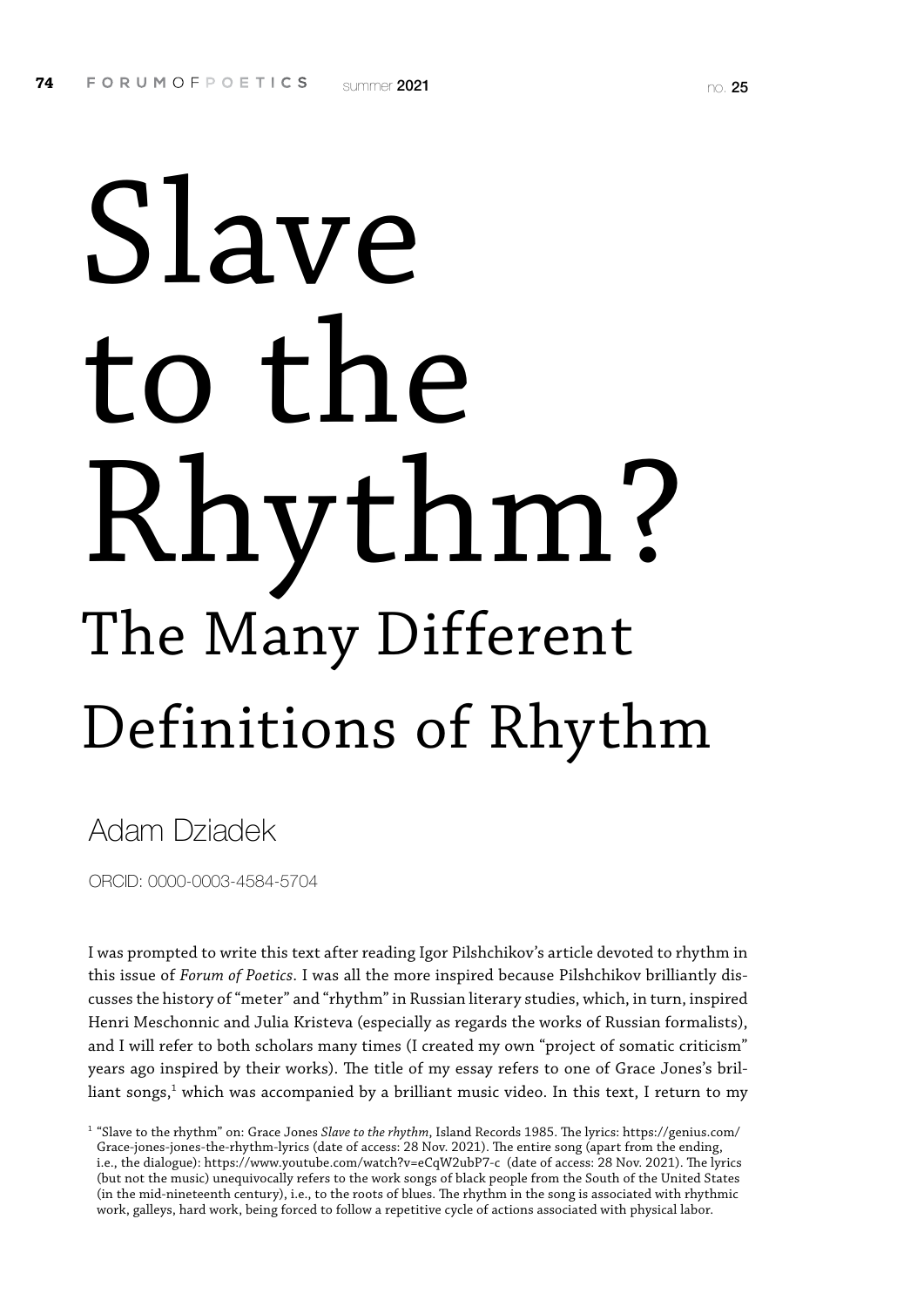previous reflections; I often come back to them, because I have written about rhythm and the subject aleave me alone. It keeps reminding me of rhythm. Thus, it works in the same way as Edward Pasewicz's beautiful poem *Sonata o rytmie* [Sonata about rhythm] which is essentially a treatise on rhythm.

To begin with, let us go back to the lyrics of Jones's song:

[Intro (Spoken): Ian McShane & *Grace Jones*]

Rhythm is both the song's manacle and its demonic charge. It is the original breath, it is the whisper of unremitting demand. "What do you still want from me?" says the singer. "What do you think you can still draw from my lips?" Exact presence that no fantasy can represent. Purveyor of the oldest secret, alive with the blood that boils again, and is pulsing where the rhythm is torn apart. How your singer's blood is incensed at the depth of sound. Lacerations echo in the mouth's open erotic sky where dance together the lost frenzies of rhythm and an imploring immobility. Ladies and gentlemen, Miss Grace Jones. Jones the Rhythm *Slave!*

[Chorus 1: Grace Jones] Slave to the rhythm Dance to the rhythm

[Verse 1: Grace Jones] Axe to wood in ancient times Man machine, production line The fire burns, with heartbeats strong Sing out loud, the chain gang song

[Pre-Chorus: Grace Jones] Never stop the action Keep it up, keep it up Never stop the action Keep it up, keep it up

[Chorus 1: Grace Jones] Slave to the rhythm Dance to the rhythm

[Post-Chorus: Grace Jones] The master... never stop [Bridge: Grace Jones] Never stop the action, keep it up Never stop the action Keep it up, keep it up

[Chorus 2: Grace Jones] Slave to the rhythm, work to the rhythm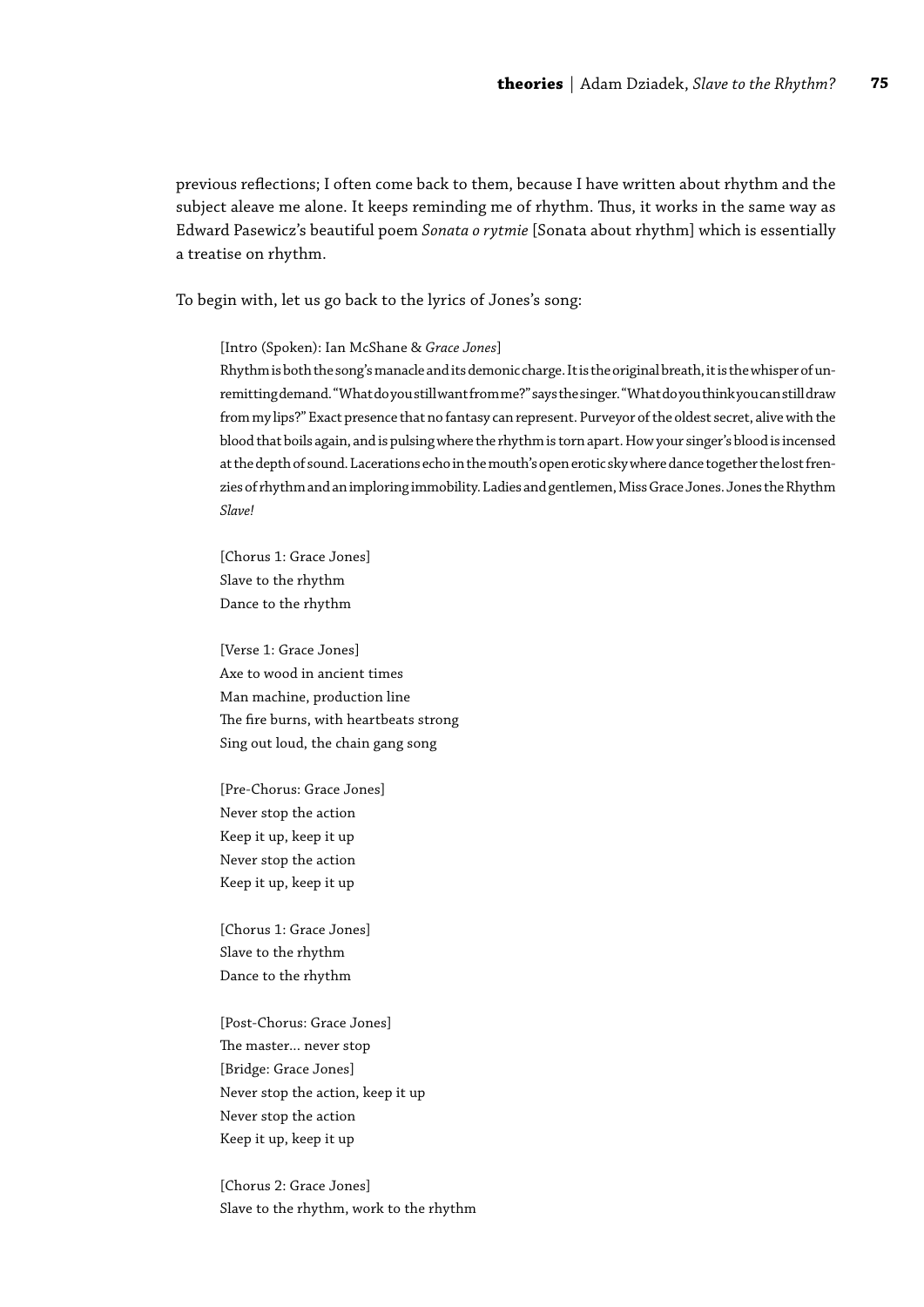Dance to the rhythm, live to the rhythm Slave to the rhythm Dance to the rhythm, live to the rhythm Slave to the rhythm, work...to the rhythm To the rhythm, work to the rhythm, to the rhythm

[Outro: Grace Jones] Slave, slave To the rhythm, to the rhythm, to the rhythm

[Outro (Spoken): Paul Cooke & *Grace Jones*] *Oh that's weird...* Grace Jones, welcome *Thank you Paul. And if you're wondering what's wrong with my voice, I just choked on my saliva. So…* Now obviously you're in the Bond movie-

This song describes rhythm – defines it in a unique way – it is actually a quasi-definition of rhythm. An image accompanies the lyrics: the video clip is in sync with the rhythm of the lyrics, music, and voice. Image, sound, and text enter into a unique kind of oscillation, vibration, which penetrate the viewing and listening subject. When it comes to the dominant theme, both the word and the image focus on the body, the body which vibrates to the rhythm, the body filled with rhythm, the image of the body, the body that is represented beautifully, reminding one of ancient sculptures. Rhythm is not only connected with art, but also with economy, because the lyrics mention work (production line, the monotonous rhythm of factory work, as presented by Chaplin in his famous film *Modern Times* from 1936). In order to enter the lyrics, one has to first allow the listening body to immerse itself in the rhythm. It all starts with the rhythm – even before it was named, before it is perceived, and before it enters the word.

If so, we should be reminded that in the introduction to the Harvard edition of Philippe Lacoue-Labarthe's *Typography*, Jacques Derrida recalls the German musician and composer Hans Guido von Bülow's famous saying: "In the beginning there was rhythm."2 It is not only an effective rhetorical trick or an aphorism which has made its way into the critical tradition, but a statement of fundamental importance to contemporary theories of rhythm. The concept of rhythm, seemingly simple, has been traditionally associated with a set of formal poetic features, but many theories argue that subjectivity is closely related to rhythm as well. It is said that rhythm and the subject are interconnected in text – that rhythm "creates" the subject. In the same text, Derrida further observes that: "There is no subject without the signature of this rhythm, in us and before us, before any image, any discourse, before music itself."3 Rhythm, similarly to the Derridean *shibboleth*, makes it possible to cross the boundaries

<sup>2</sup> Jacques Derrida, 'Introduction: Desistence', in *Typography. Mimesis, Philosophy, Politics*, by Phillipe Lacoue-Labrathe (Cambridge–Massachusetts: Harvard University Press, 1989), 31.

<sup>3</sup> Derrida, 31.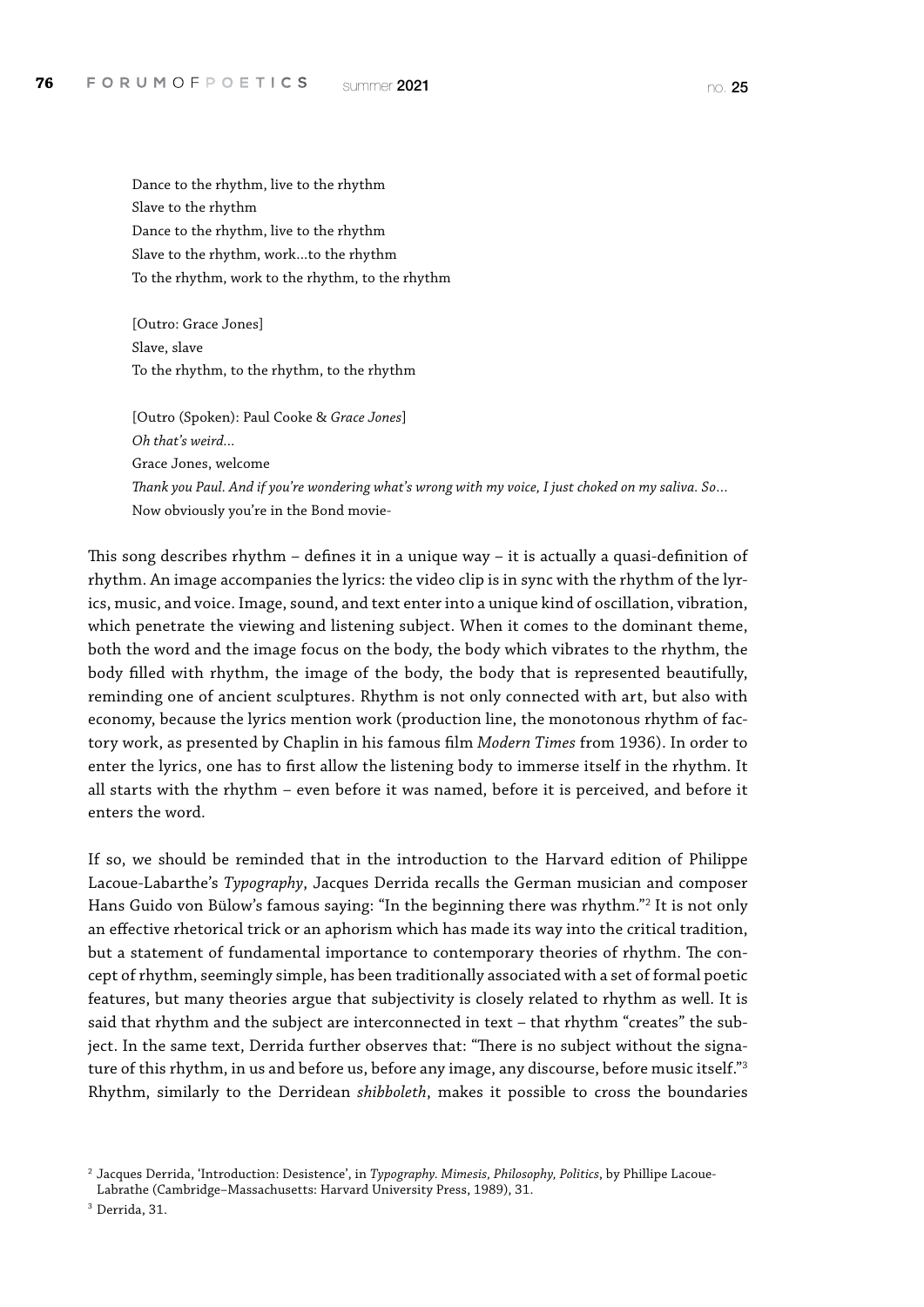which divide these subjects. Rhythm also enables the move from body to body, a kind of *metensomatosis*, the transmutation of one body into another, body migration, physical reincarnation.4 The body that is immobilized in text comes alive thanks to rhythm. The body emits rhythms and signs; it is the source of life and immortality. Rhythm becomes an intermediary between the writing and reading body.<sup>5</sup>

The etymology of the term "rhythm" was researched and discussed years ago by Émile Benveniste.6 The term "rhythm" found its way into Western philosophical thought from Greek, through Latin. The Greek *rytmos* [*ῥυθμός*] was one of the key terms in the Ionian school of natural philosophy. *Rytmos* is a noun derived from the verb *rein* [*rein*], which meant "to flow." Benveniste's etymological analysis shows that *rytmos*, from the time it first appeared until the Attic period, did not mean "rhythm," nor did it describe the regular movement of water; indeed, it referred to a distinctive form, a proportional figure, an arrangement. The concept of "rhythm" was specified by Plato, who still used rhythm in the sense of a distinctive form, arrangement, and proportion. What was innovative was that this concept was applied to the order of the human body in dance, in movement, and to the system of figures through which this movement was transformed. Plato made a connection between *rytmos* and *metron* and subjected this concept to the laws of numbers derived from music. The form was determined by measure and reduced to a sequence. It was Plato who ultimately defined the concept of rhythm (as related to repetition), which we still use today. The first philosopher to address the problem of the differences between rhythm and meter, albeit in music, was Aristotle's student Aristoxenus. He wrote a treaty devoted to rhythm and meter. Only one part of it has survived – it is entitled *Elementa rhythmica*.

Benveniste's analysis demonstrates how complex the etymology of the word "rhythm" is, the consequence of which was the emergence of a specific myth of "rhythm" as in the regular movement of the sea. However, the verb *rein*, which was the basis for the word *rytmos*, means "to flow," and the sea does not flow. *Rein* was never used in reference to the sea, and *rytmos* was never used to describe the movement of waters. The etymology of the word "rhythm" had been misrepresented for so long that consequently all attempts to define this concept had been based on emphasizing regularity and repetition. Benveniste's study, especially his take on meter and rhythm opposed, inspired Christopher F. Hasty to perform a thorough analysis in the field of music. The following statement was the starting point: "if we restrict musical rhythm to meter, pattern, and proportion, we feel that something essential has been left out of account."7 Derek Attridge follows in Hasty's footsteps in his textbook *Poetic Rhythm. An Introduction*, linking the concept of rhythm directly to the body, since the body produces rhythm and acts as its physical medium ("Rhythm is a patterning of energy simultaneously produced and perceived; a series of alternations of build-up and

<sup>4</sup> Jean Derrida has recently revived the concept of metensomatosis (*métensomatose*) in his essay. See: Jean Derrida, *La naissance du corps: Plotin, Proclus, Damascius* (Paris: Galilée, 2010).

<sup>5</sup> See, for example: Amittai F. Aviram, *Telling Rhythm. Body and Meaning in Poetry* (Ann Arbor: University of Michigan Press, 1994).

<sup>6</sup> Émile Benveniste, 'La notion de rythme dans son expression linguistique', in *Problèmes de linguistique générale*, by Émile Benveniste (Paris: Gallimard, 1966), 327–35.

<sup>7</sup> Christopher Francis Hasty, *Meter as Rhythm* (New York: Oxford University Press, 1997).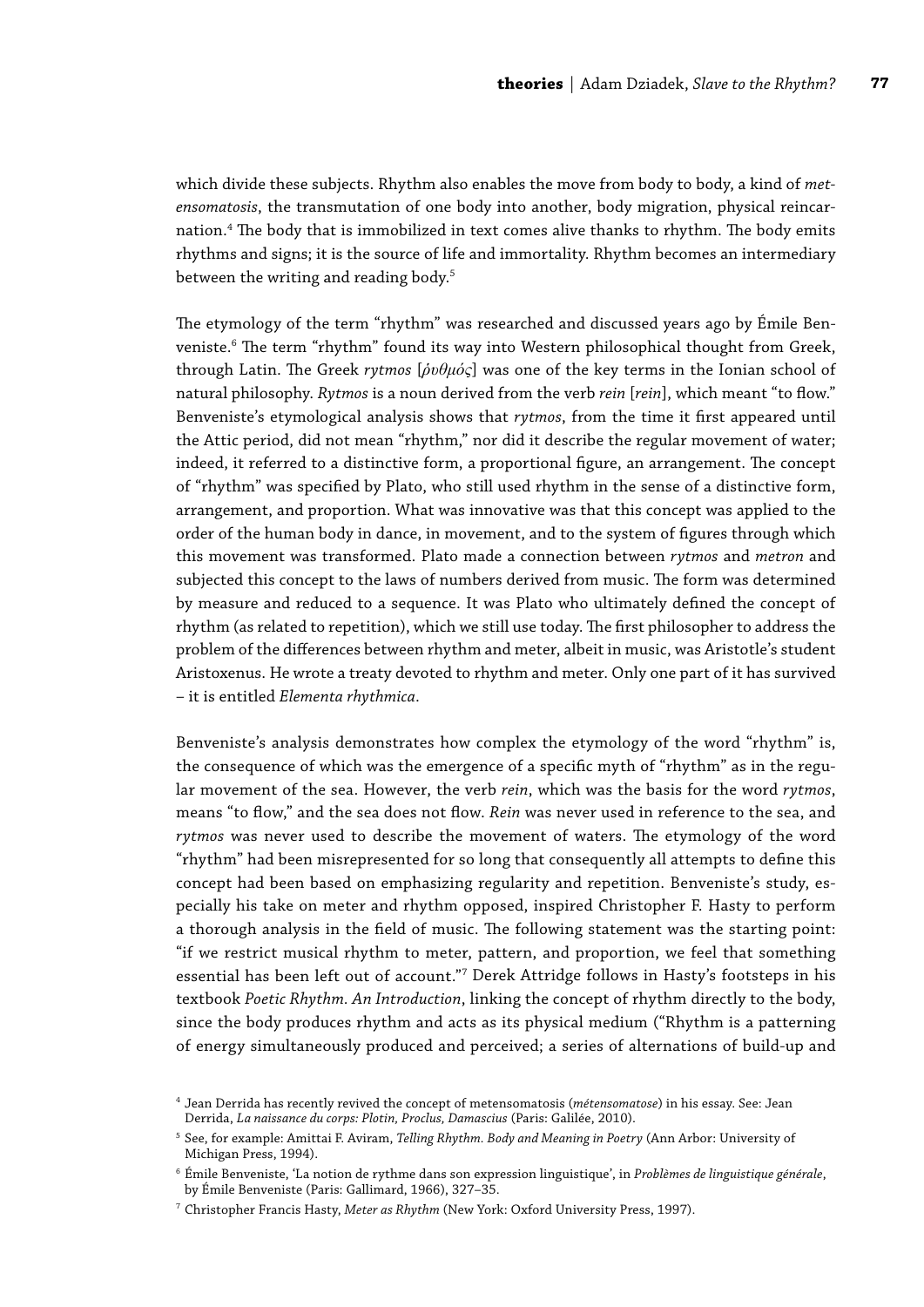release, movement and counter-movement, tending toward regularity but complicated by constant variations and local inflections").8

It is impossible to reduce rhythm to a pattern or proportion, because something essential is always lost as a result of such a simplification. If there is meter in the text, there is of course repetition and regularity, but alongside them there also appear various modulations and deviations. They are the most interesting object of analysis of rhythmic systems. This can be seen very clearly when one looks at various Polish and foreign works on rhythm. I refer to, for example, Józef Elsner's *Rozprawa o metryczności i rytmiczności języka polskiego, szczególniej o wierszach polskich we względzie muzycznym* [The treaty on meter and rhythm in the Polish language, in particularly in Polish poems in terms of music], $^{\rm 9}$  in which subsequent analyses of "rhythmic metric" in poetry (Elsner's original concept) are closely related to music (rhythm as the basis for distinguishing poetry from prose, rhythm as "an array of tones and [...] their form in time," rhythm is the duration of pronouncing sounds, meter in poetry is a measure in music).<sup>10</sup> Elsner's treaty is supplemented by a commentary and Kazimierz Brodziński's "octameter" poems, as well as detailed metrical analyses of every poem ("the pleasant bondage of meter," Brodziński writes, "awakens almost like Music, sustains and lifts the feeling"). In Ludwik Jenike's *O znaczeniu rytmu w poezji* [On the role of rhythm in poetry], rhythm is subordinated to nature and its regularities. It is openly connected with regularity: "We need a certain commensurability of movements and sounds of all kinds; we tend to arrange them in some permanent system. Such an approach seems to be innate to man."11 The same applies to Antoni Małecki's definition, which emphasizes "harmony" in poetry: "Rhythm is a sequence of alternating stressed and unstressed syllables, which, if repeated in a certain constant and consistent pattern, pleases the ear and creates poetical rhythm."12 Respectively, the definition of the word "rhythm" in Karłowicz's dictionary reads: "a harmonious succession of long and short syllables, or stressed and unstressed syllables, which endows the poem with musicality."13 In his treaty *Wiersze polskie w ich dziejowym rozwoju* [Polish poetry and its historical development], Jan Nepomucen Łoś analyzes the rhythmical structure of Polish poems, beginning with the Middle Ages and ending with the early works of the poets associated with the Skamander group, and distinguishes between rhythm based on three principles: meter, stress and syllable. This notwithstanding, he constantly refers to regularity and repeatability, and also connects rhythm with music and dance, stating that: "Rhythm and rhyme – these are the two most

10See: the beginning of Elsner's treaty.

<sup>8</sup> Derek Attridge, *Poetic Rhythm: An Introduction* (Cambridge: Cambridge University Press, 1995), 3.

<sup>9</sup> Józef Elsner, *Rozprawa o metryczności i rytmiczności języka polskiego, szczególniej o wierszach polskich we względzie muzycznym [The treaty on meter and rhythm in the Polish language, in particularly in Polish poems in terms of music]* (Warsaw, 1818).

<sup>11</sup>Ludwik Jenike, *O znaczeniu rytmu w poezji, a mianowicie o rytmiczności języka polskiego [On the role of rhythm in poetry, i.e. on the rhythmicity of the Polish language]* (Warsaw: Drukarnie Gazety Polskiej, 1865).

<sup>12</sup>Antoni Małecki, *Gramatyka języka polskiego szkolna [Textbook of Polish grammar]* (Lviv, 1906), 264. In his *Gramatyka języka polskiego większa [Advanced textbook of Polish grammar]* from 1863 Małecki writes: "[rhythm] is like walking to a beat; in Polish louder and softer steps are arranged in the following way: soft-soft-loud or soft-loud."

<sup>13</sup>Jan Karłowicz, Adam Antoni Kryński, and Władysław Niedźwiedzki, *Słownik języka polskiego [Polish dictionary]*, vol. 5 (Warsaw, 1909), 798.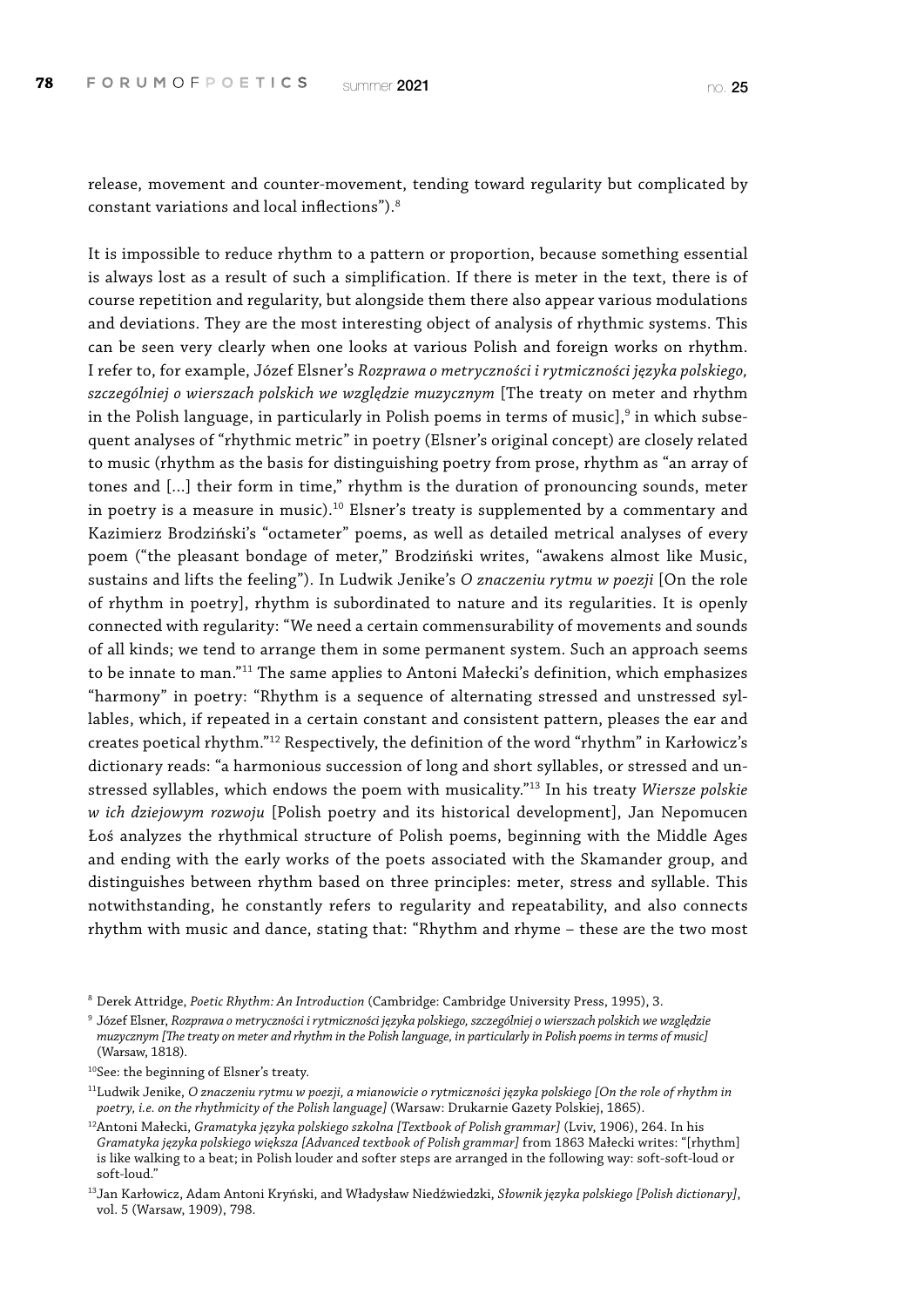important features of the modern poem; the third feature is musicality and melodicity. Unfortunately, however, it is impossible to say what it really consists of: whether it is stylistic, or, as some say, whether it is a certain way of arranging sounds in a poem, some consonants but mainly vowels, as if they were musical elements."14 Any deviations from rhythmic regularity are defined by Łoś as "rhythmic errors," "broken rhythms," "rhythmic defects," "unmaintained rhythm," "disturbed rhythm," "arrhythmicity," "a-rhythmicity," "the most unruly rhythm." All such instances, in his opinion, destroy rhythmic order and disturb the pleasure of reading. Respectively, according to Henryk Życzyński: "poetic rhythm, whether it manifests itself in beautiful prose or in poetry, is for the poet above all not a form of experiencing, but of shaping. What is before is a mood, a ferment, an indefinite impulse, and only *rhythm* is the creative *fiat* that brings beauty out of it. As such, it is compulsion, discipline, but at the same time the only condition that can endow an experience with an aesthetic value."15 Życzyński repeatedly emphasizes regularity, but also mentions "shaded variety" (this term is somewhat unclear in his essay). Życzyński recognizes Julian Przyboś and Jan Brzękowski as poets which tried to revolutionize Polish poetry and points out that innovations in their poetry are mainly limited to poetic style and representation, while rhythm is, in his opinion, neglected and not properly defined. He could not have been more wrong, but this became clear many years later.

The difference between rhythm and meter is particularly important in the theories proposed many years ago by Henri Meschonnica or Julia Kristeva.<sup>16</sup> Meter was often equated with rhythm, the two overlapped, guided by the principles of regularity, equivalence, and symmetry. In traditional terms, meter points to poetry; it is a means of "de-automatizing" language (as pointed out by Russian formalists or the Prague school). If rhythm is seen as a subcategory of the phonological level of language, meter is subordinated to it. Meschonnic argues that rhythm itself is not metrical. Depending on historical and writerly circumstances, it

<sup>14</sup>Jan Łoś, *Wiersze polskie w ich dziejowym rozwoju [Polish poetry and its historical development]* (Warszawa: Gebethner & Wolff, 1920).

<sup>15</sup>Henryk Życzyński, *Problemy wersyfikacji polskiej [Problems of Polish versification], part I: Rytm poetycki [Rhythm in poetry]* (Lublin: Dom Książki Polskiej, 1934), 32.

<sup>16</sup>See: Julia Kristeva, *La Révolution du langage poétique* (Paris: Seuil, 1974); Henri Meschonnic, *Critique du rythme Anthropologie historique du langage* (Lagrasse: Verdier, 1982); Henri Meschonnic, *La Rime et la vie* (Lagrasse: Verdier, 1989); Henri Meschonnic, *Politique du rythme. Politique du sujet* (Lagrasse: Verdier, 1995); I summarize the views of Kristeva and Meschonnic presented in these works. More extensive discussions of Meschonnic's theory can be found in the following studies: Gérard Dessons, *La Théorie du rythme d'Henri Meschonnic. Introduction a la poétique. Approche des théories de la littérature* (Paris: Dunod, 1995); Sergio Capello, *Le réseau phonique et le sens. L'interaction phono-sémantique en poésie* (Bologna: CLUEB, 1990), 111–15; Lucie Bourassa, *Rythme et sens. Des processus rythmiques en poésie contemporaine* (Montréal: Balzac, 1993); Parick Suter, 'Rythme et corporéité chez Claude Simon', *Poétique*, no. 77 (1994) The last two works prove that Meschonnic's theory is effective in the analysis of poetry (Bourassa) and prose (Suter); Gabriella Bedetti, 'Henri Meschonnic: Rythm as Pure Historicity', *New Literary History* 23, no. 2 (1992): 431–50; The practical application of Meschonnic's theory and method of textual analysis were discussed at the turn of the 20th and 21st centuries in: T.V.F. Brogan, 'Rhythm', in *The New Princeton Encyclopedia of Poetry and Poetics*, ed. T.V.F. Brogan and Alex Preminger (Princeton, 1993), 1066–70; Aviram, *Telling Rhythm. Body and Meaning in Poetry*; Charles Bernstein, ed., *Close Listening* (Oxford: Oxford University Press, 1998) – a collective study in which Charles Bernstein in his introduction places particular emphasis on the distinctiveness of meter and rhythm, and also emphasizes that prosody shapes rhythmic processes. The following authors also refer to Meschonnic's works: Marjorie Perloff, 'After Free Verse', in *Close Listening*, ed. Charles Bernstein (Oxford: Oxford University Press, 1998), 89–90; David Evans, *Rhythm, Illusion and the Poetic Idea – Baudelaire – Rimbaud, Mallarmé* (Amsterdam–New York: Rodopi, 2004).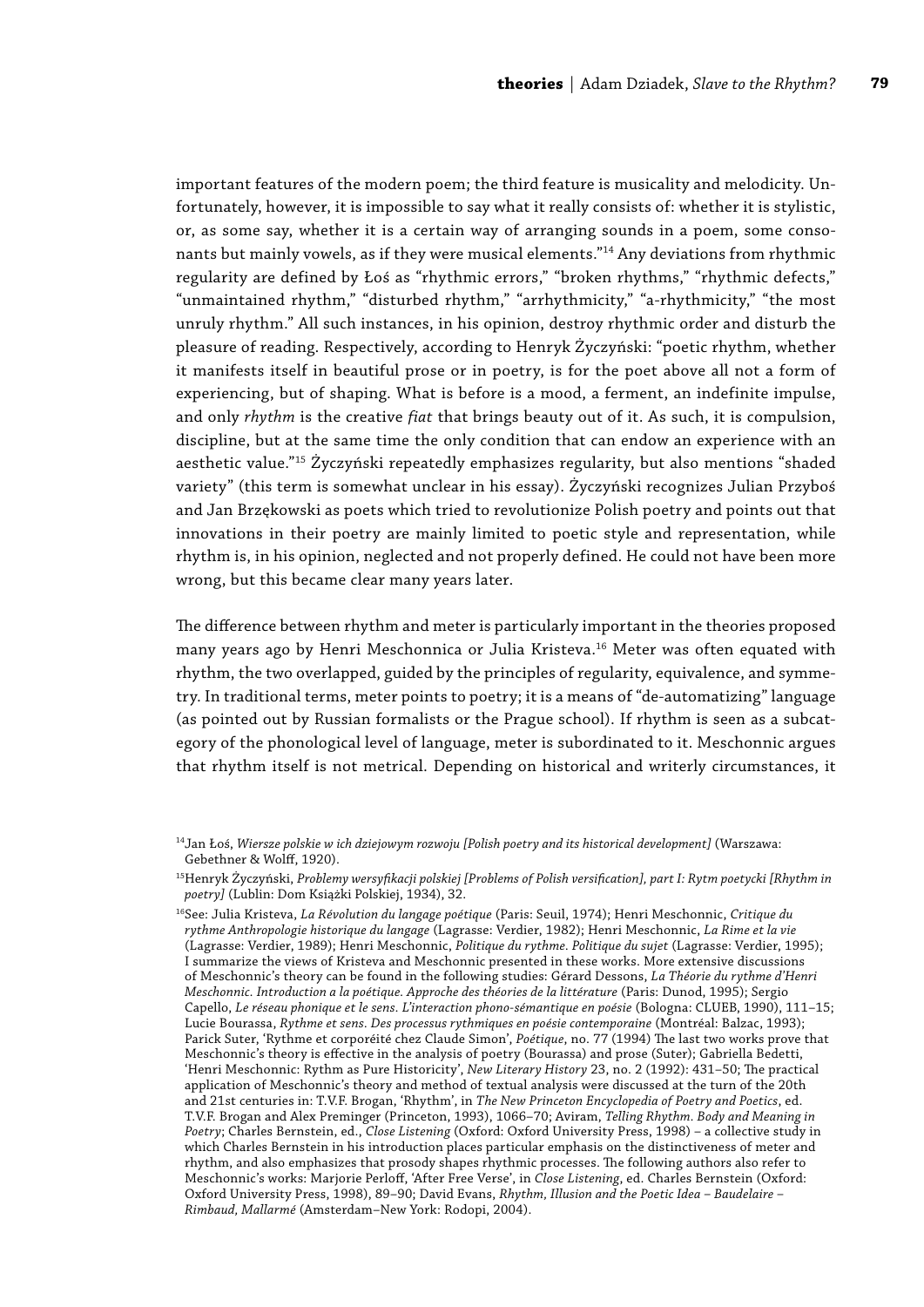can be metrical or non-metrical. Therefore, it may accidently appear to be regular, which is a cultural and traditional condition. Rhythm moves beyond meter. Meter is predictable and meets our expectations, while rhythm is unpredictable. Meter is discontinuous and numerical, while rhythm is continuous and non-numerical.

For Meschonnic, rhythm does not require a meter, but if it appears in the text then it functions as a rhythmic feature, a sort of "accompaniment." Meter in a poem may be described, just like other rhythmic features. Meschonnic does not define rhythm in formal terms but sees it as an "organization of meaning" in a literary text. Rhythm may be analyzed on two planes: on the syntagmatic plane (analysis of "juxtaposed rhythmic sequences") and on the

paradigmatic plane (regularity of rhythmic sequences, series – prosodic chains, prosodic figures – reflections, alliteration; recurrences, which are arranged transversely in the text). According to some theories of poetry, sounds can be motivated – they can shape meaning. Meschonnic believes that in literary works, sounds form a kind of network connected by association. The process of association itself is transversal, translinear, and does not take place in sequential order (anagrammatic reading of texts was postulated by de Saussure: in his view, poetic language creates secondary meaning which is added to the original word; de Saussure inspired a paragrammatic theory of reading which also found inspiration in psychoanalysis – Kristeva, in which rhythm is pre-symbolic and prior to meaning, as well as Meschonnic's "series" and "prosodic figures"). In Jones's song, such anagrammatic arrangements can be found: as a phonetic anagram, the words "Jones the rhythm" presuppose the phrase "Join the rhythm."

According to this associative theory of reading, one cannot ascribe value only to meaning, because value is related to how discourse functions in its entirety. Only such a theory of reading, based on a transversal and dynamic process of association, allows us to accept the phonic organization of the text as something that co-creates to rhythm.

The entire phonic sphere is extremely important for the rhythmic and meaningful functioning of the text. Contrary to conventional theories which reject the motivated nature of the sign and recognize that all phonemic phenomena are connected to pragmatics, the logic of discourse, and linguistics, one should replace language with discourse and focus on how it functions. If we adopt such an approach, the text ceases to be a static structure; it becomes a dynamic process and is subject to constant transformations. The phonetic systems combined with other levels of language form the system of the text.

Analysis should therefore trace contrasts and sequences as well as transversal phenomena, translinear recurrences of certain phonetic elements – the rhythm of the text is created by phonetic similarities which appear in the text in different places, hidden phonetic anagrams. The entire phonic sphere of the poetic or prose text produces the so-called *signifiance*. *Signifiance* is a process of producing meaning as well as the result of this process; in the latter case, meaning is quasi-synonymous with signification; literary theory borrowed this term from Lacanian psychoanalysis. *Signifiance* only refers to actions connected with *signifiants*, which never refer to *signifié*. It is shaped, among other things, by a series of recurring sounds, which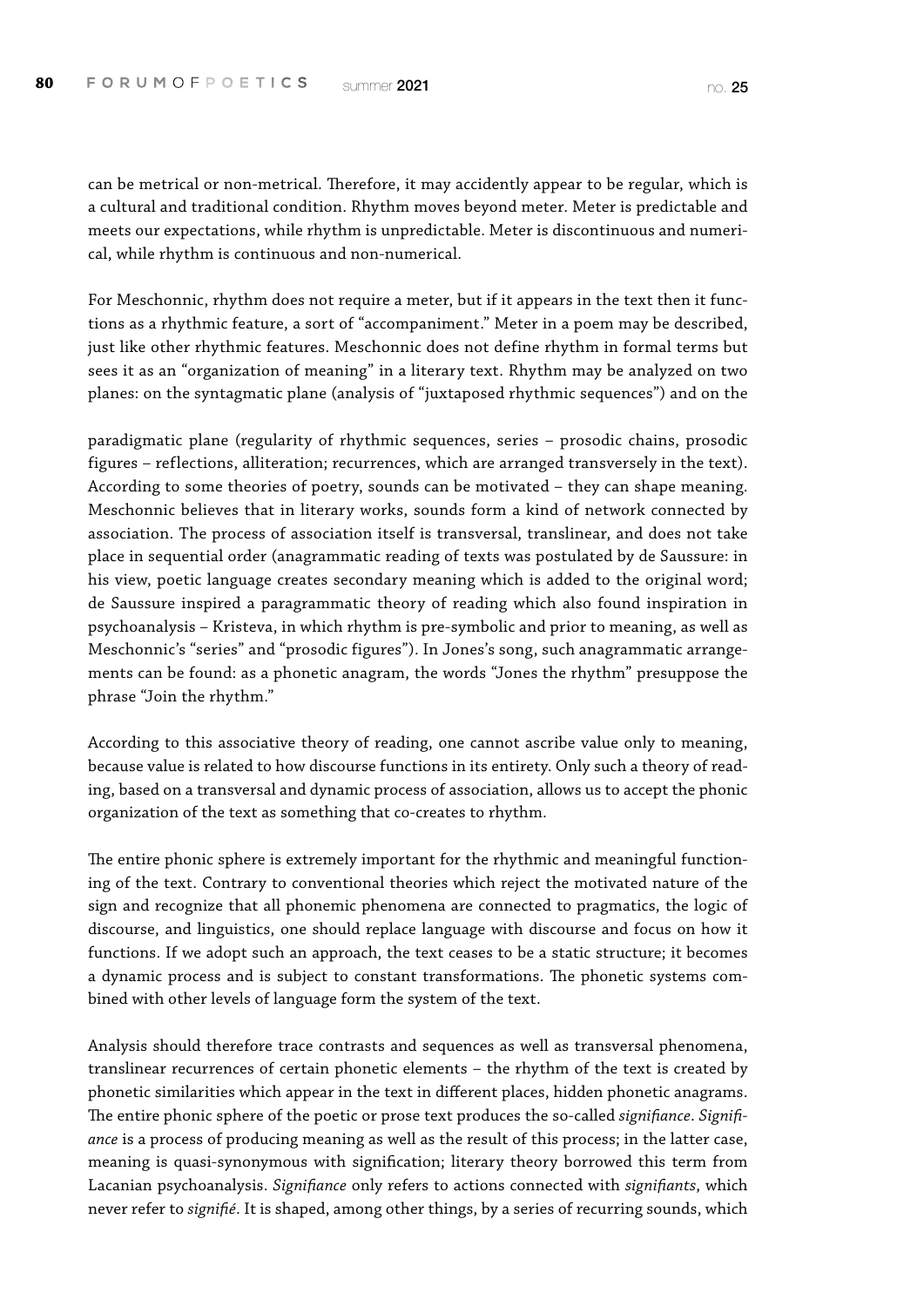produce an effect of *différance* or consonant echoes.17 In subsequent repetitions, one word is referenced by another. In such an analysis, the frequency of occurrence, sequence, and position of sounds are taken into account in order to determine how *significance* works in a given text, which further relates to memory, orality, as well as a set of perceptive, emotional and cognitive abilities of the subject.

Such an approach to rhythm allows us to depart from the metaphorical descriptive approaches which focus on melody, musicality, etc. They are very close to the definitions of rhythm that appeared in the nineteenth and at the beginning of the twentieth century, in which rhythm was synonymous with meter. In this perspective, rhythm is also directly connected with the body that produces it. In written texts, rhythm is a trace of the body.

If we follow Julia Kristeva or Henri Meschonnic, we are able to see rhythm as an exceptionally beautiful form of bondage, which we cannot escape. Rhythm surrounds us, but at the same time allows us to trace our own, unique, and exceptional identity. This applies to all forms of art, every artist, poet, novelist, painter, musician, sculptor, photographer, every creator. Jones refers to it in her song. Indeed, in the lyrics (or, as I put it, a *quasi*-definition), there are many words that are directly related to the theoretical concepts of rhythm found in philosophy,18 linguistics, musicology, and literary studies.

translated by Małgorzata Olsza

<sup>17</sup>See: David I. Masson, 'Sound-Repetition Terms', in *Poetics. Poetyka*, ed. Donald Davie and Kazimierz Wyka, vol. 1 (Warsaw: Państwowe Wydawnictwo Naukowe, 1961), 189–99.

<sup>18</sup>See, for example: Pierre Sauvanet, *Le rythme grec, d'Héraclite à Aristote* (Paris: Presses universitaires de France, 1999); Pierre Sauvanet, *Le rythme et la raison*, vol. 1–2 (Paris: Editions Kimé, 2000).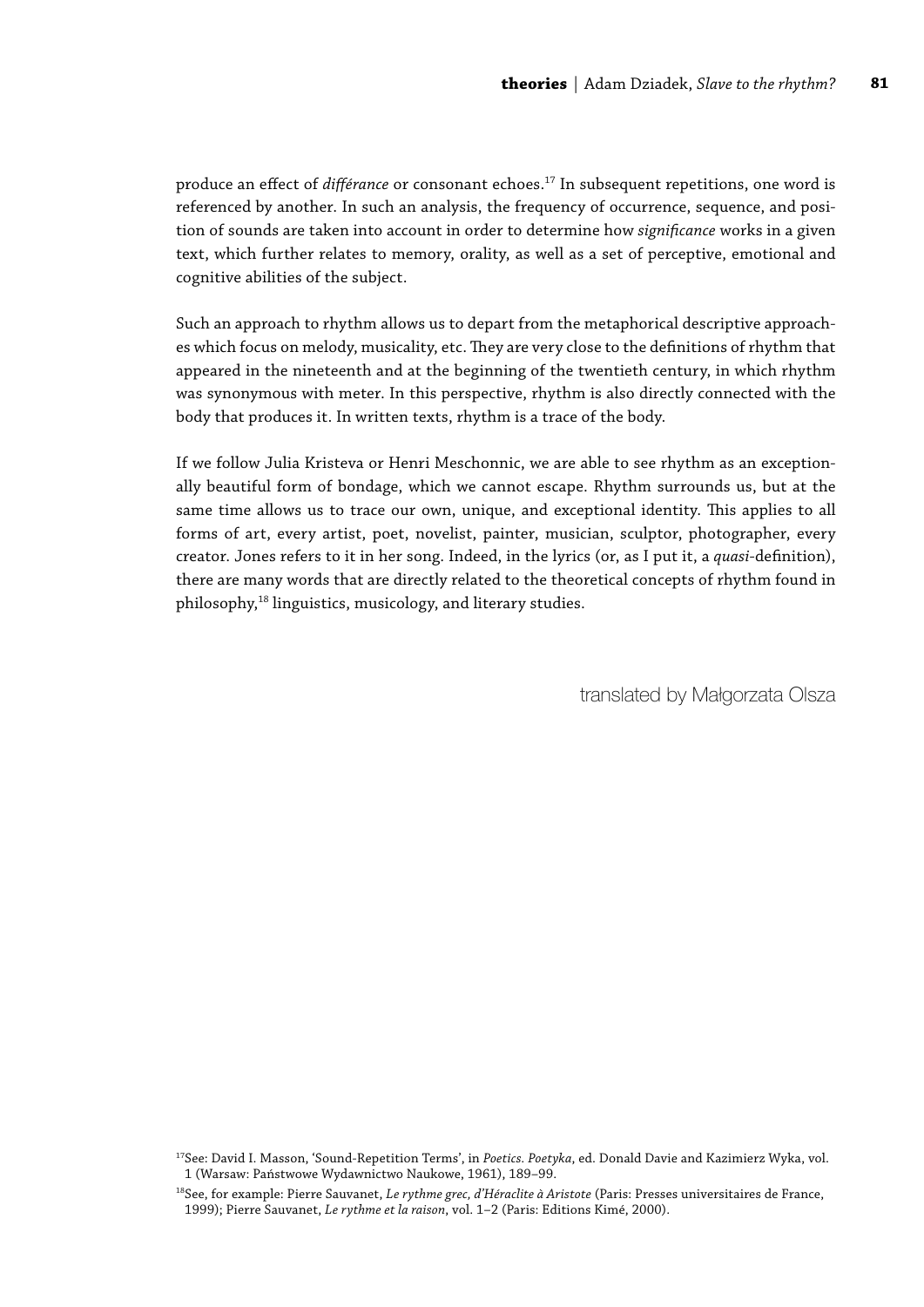#### References

- Attridge, Derek. *Poetic Rhythm: An Introduction*. Cambridge: Cambridge University Press, 1995.
- Aviram, Amittai F. *Telling Rhythm. Body and Meaning in Poetry*. Ann Arbor: University of Michigan Press, 1994.
- Bedetti, Gabriella. 'Henri Meschonnic: Rythm as Pure Historicity'. *New Literary History* 23, no. 2 (1992): 431–50.
- Benveniste, Émile. 'La notion de rythme dans son expression linguistique'. In *Problèmes de linguistique générale*, by Émile Benveniste, 327–35. Paris: Gallimard, 1966.
- Bernstein, Charles, ed. *Close Listening*. Oxford: Oxford University Press, 1998.
- Bourassa, Lucie. *Rythme et sens. Des processus rythmiques en poésie contemporaine*. Montréal: Balzac, 1993.
- Brogan, T.V.F. 'Rhythm'. In *The New Princeton Encyclopedia of Poetry and Poetics*, edited by T.V.F. Brogan and Alex Preminger, 1066–70. Princeton, 1993.
- Capello, Sergio. *Le réseau phonique et le sens. L'interaction phono-sémantique en poésie*. Bologna: CLUEB, 1990.
- Derrida, Jacques. 'Introduction: Desistence'. In *Typography. Mimesis, Philosophy, Politics*, by Phillipe Lacoue-Labrathe. Cambridge– Massachusetts: Harvard University Press, 1989.
- Derrida, Jean. *La naissance du corps: Plotin, Proclus, Damascius*. Paris: Galilée, 2010.
- Dessons, Gérard. *La Théorie du rythme d'Henri Meschonnic. Introduction a la poétique. Approche des théories de la littérature*. Paris: Dunod, 1995.
- Dziadek, Adam. *Projekt krytyki somatycznej [Somatic Criticism Project]*. Warszawa: Instytut Badań Literackich PAN, 2014.
- ———. *Rytm i podmiot w liryce Jarosława Iwaszkiewicza i Aleksandra Wata [Rhythm and subject in the poetry of Jarosław Iwaszkiewicz and Aleksander Wat]*. Katowice: Wydawnictwo Uniwersytetu Śląskiego, 1999.
- Elsner, Józef. *Rozprawa o metryczności i rytmiczności języka polskiego, szczególniej o wierszach polskich we względzie muzycznym [The treaty on meter and rhythm in the Polish language, in particularly in Polish poems in terms of music]*. Warsaw, 1818.
- Evans, David. *Rhythm, Illusion and the Poetic Idea – Baudelaire – Rimbaud, Mallarmé*. Amsterdam–New York: Rodopi, 2004.
- Hasty, Christopher Francis. *Meter as Rhythm*. New York: Oxford University Press, 1997.
- Jenike, Ludwik. *O znaczeniu rytmu w poezji, a mianowicie o rytmiczności języka polskiego [On the role of rhythm in poetry, i.e. on the rhythmicity of the Polish language]*. Warsaw: Drukarnie Gazety Polskiej, 1865.
- Karłowicz, Jan, Adam Antoni Kryński, and Władysław Niedźwiedzki. *Słownik języka polskiego [Polish dictionary]*. Vol. 5. Warsaw, 1909.
- Kristeva, Julia. *La Révolution du langage poétique*. Paris: Seuil, 1974.
- Łoś, Jan. *Wiersze polskie w ich dziejowym rozwoju [Polish poetry and its historical development]*. Warszawa: Gebethner & Wolff, 1920.
- Małecki, Antoni. *Gramatyka języka polskiego szkolna [Textbook of Polish grammar]*. Lviv, 1906.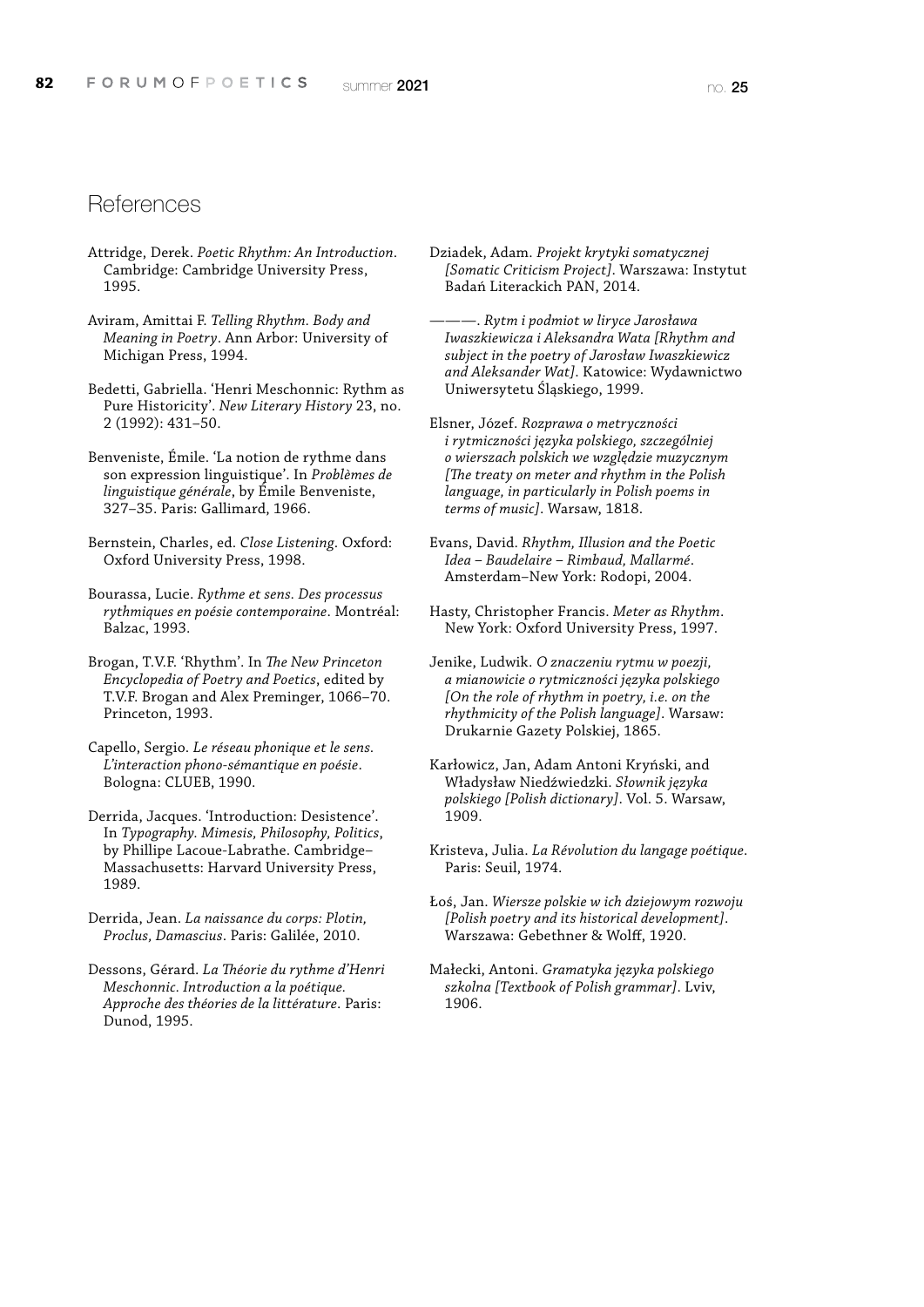Masson, David I. 'Sound-Repetition Terms'. In *Poetics. Poetyka*, edited by Donald Davie and Kazimierz Wyka, Vol. 1. Warsaw: Państwowe Wydawnictwo Naukowe, 1961.

Meschonnic, Henri. *Critique du rythme Anthropologie historique du langage*. Lagrasse: Verdier, 1982.

———. *La Rime et la vie*. Lagrasse: Verdier, 1989.

———. *Politique du rythme. Politique du sujet*. Lagrasse: Verdier, 1995.

Perloff, Marjorie. 'After Free Verse'. In *Close Listening*, edited by Charles Bernstein, 89–90. Oxford: Oxford University Press, 1998.

Sauvanet, Pierre. *Le rythme et la raison*. Vol. 1–2. Paris: Editions Kimé, 2000.

———. *Le rythme grec, d'Héraclite à Aristote*. Paris: Presses universitaires de France, 1999.

Suter, Parick. 'Rythme et corporéité chez Claude Simon'. *Poétique*, no. 77 (1994).

Życzyński, Henryk. *Problemy wersyfikacji polskiej [Problems of Polish versification], part I: Rytm poetycki [Rhythm in poetry]*. Lublin: Dom Książki Polskiej, 1934.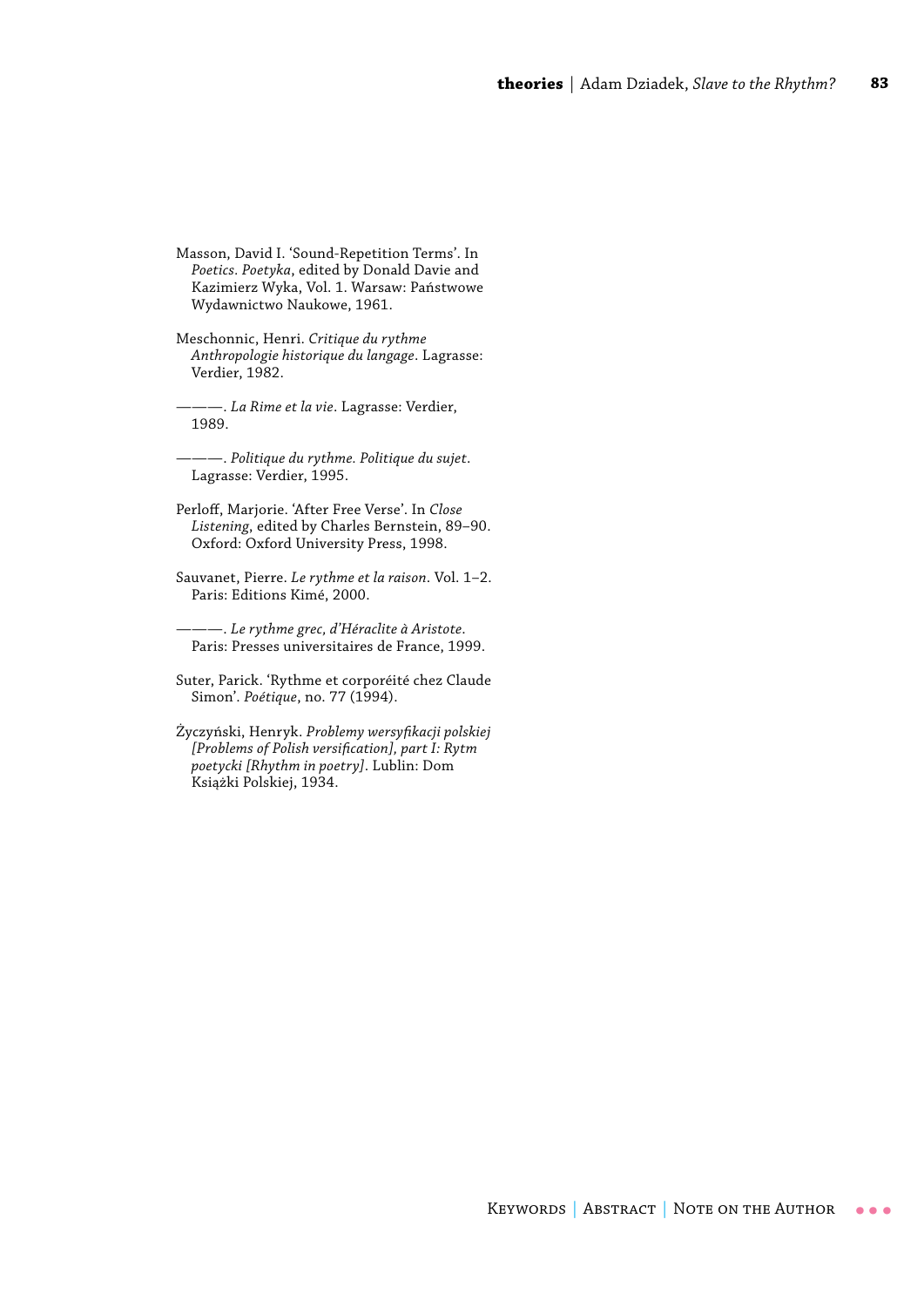## **KEYWORDS**

#### METRUM

## **Rhythm**

*body*

#### **Abstract:**

This essay discusses different definitions of rhythm. The author thoroughly reviews the different definitions and approaches to rhythm in Polish and foreign-language (especially French and English) theoretical texts. He also refers to the texts of culture, including Grace Jones's famous song *Slave to the rhythm* or Edward Pasewicz's poem *Sonata o rytmie* [Sonata about rhythm].